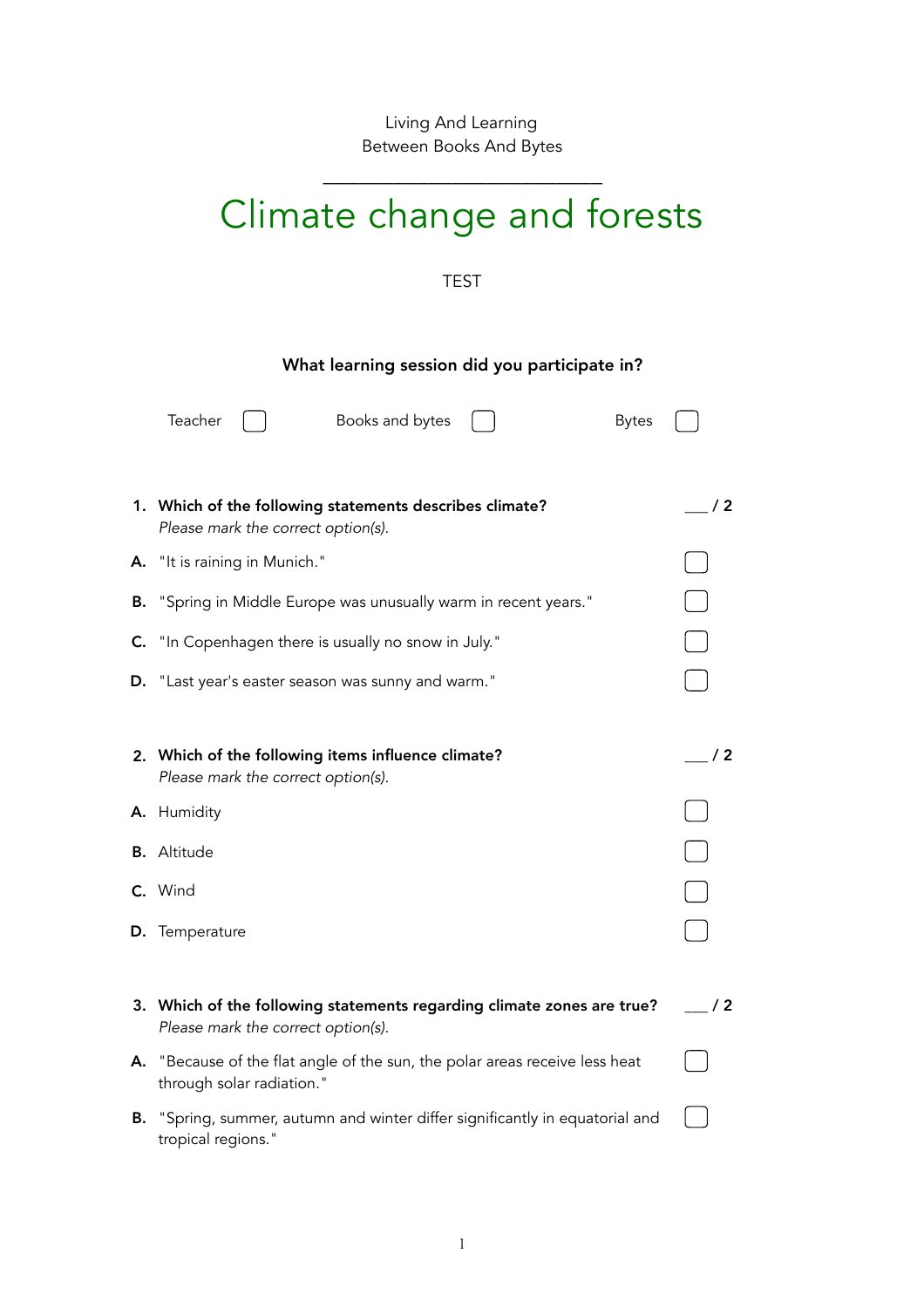|    | 4. How much forest is there on planet earth currently?<br>Please mark the answer that is closest to reality.                             | /4            |
|----|------------------------------------------------------------------------------------------------------------------------------------------|---------------|
|    | A. 10 - 20%                                                                                                                              |               |
|    | <b>B.</b> around 30%                                                                                                                     |               |
|    | $C.$ more than 60%                                                                                                                       |               |
|    | D. exactly 50%                                                                                                                           |               |
|    |                                                                                                                                          |               |
|    | 5. Which of the following statements regarding climate change are true?<br>Please mark the correct option(s).                            | $\frac{1}{2}$ |
| А. | "Within the last 100 years, the average temperature has risen almost 1°C<br>on earth."                                                   |               |
| В. | "Global warming affects only temperature. Precipitation (rain, snow, etc.)<br>and wind patterns in our atmosphere are not concerned."    |               |
|    | C. "The average temperature on planet earth has never been as high as<br>today in the existence of planet earth."                        |               |
| D. | "The human influence on climate, especially since the beginning of<br>industrialization, is acknowledged by the majority of scientists." |               |
|    |                                                                                                                                          |               |
|    |                                                                                                                                          |               |
|    | 6. What means "natural greenhouse effect" in relation to climate?<br>Please mark the correct option(s).                                  | / 2           |
|    | A. "Gases within our atmosphere act like a glass roof of a greenhouse by<br>traping heat and warming the planet."                        |               |
| В. | "The natural levels of the greenhouse gases within our atmosphere are<br>being supplemented by emissions from human activities."         |               |
| C. | "The earth's surface and lower atmosphere is warming more rapidly than<br>usually.                                                       |               |
| D. | "Without the natural greenhouse effect, the average temperature on<br>earth would be much lower than it is at the moment."               |               |
|    | 7. Where do additional greenhouse gases in our atmosphere come from?<br>Please mark the answer that is closest to a full answer.         | $\frac{1}{2}$ |
|    | A. whenever coal, oil or wood is being burned                                                                                            |               |
|    | <b>B.</b> from huge animal farms                                                                                                         |               |